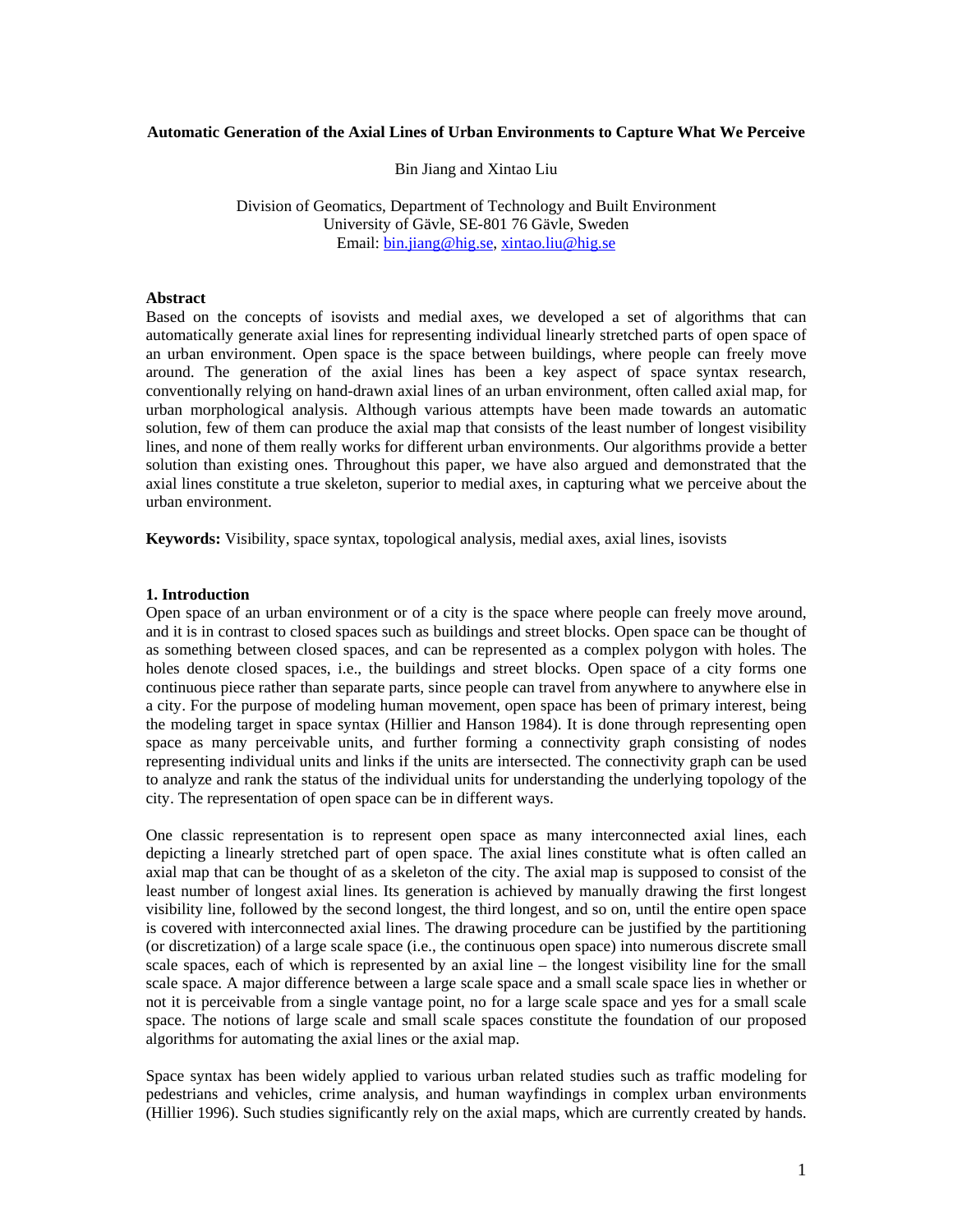The hand-drawn map has been a very controversial aspect of space syntax (e.g., Jiang and Claramunt 2002, Ratti 2004). Because of this, many alternative spatial representations have been suggested, for instance, visibility graph (Turner et al. 2001), point-based space syntax (Jiang and Claramunt 2002), and more alternative representations based on street networks (e.g., Jiang and Claramunt 2004, Thomson 2003, Jiang, Zhao and Yin 2008). In the meantime, efforts have been made towards automatic generation of the axial map in the space syntax community (c.f., next section for an overview). However, despite these efforts, few solutions can produce the axial map that consists of the least number of longest visibility lines (or axial lines), and none of them really works for different urban environments. In this paper, we provide a solution that can automatically generate the axial map that consists of the least number of longest axial lines, thus making space syntax analysis more objective and more meaningful for urban morphological studies. The contributions of this paper are two-fold, which are reflected in the paper title. First, it provides a simple yet elegant solution to the automation of the axial lines through the novel concept of bucket. Second, it discovers an important statistical difference between the medial axes and the axial lines of urban environments, i.e., the axial lines can much better then medial axes capture what we perceive about urban environments.

This paper is structured as follows. The next section presents an overview about axial lines related concepts, and various efforts towards automation of the axial map. Section 3 describes in detail the major motivation, ideas and pseudo codes of our algorithms, which are implemented as a research prototype. Section 4 reports our primary experiments of different urban environments and assesses a major statistical difference between medial axes and axial lines. Finally section 5 concludes and points to further work in the future.

## **2. Axial lines related concepts and efforts towards an automatic solution**

Both axial lines and medial axes (Blum 1967; Blum and Nagel 1978) are considered to constitute a skeleton of urban environments, but they differ fundamentally. Take a rectangle shaped space for example (Figure 1a), where medial axes are indicated by the dashed lines. The medial axes or skeleton can be thought of as the loci of centers of bi-tangent circles that fit entirely within a shape. The skeleton can also be produced by the thinning operation in image processing. The medial axes have a nature of sensitivity, i.e., a slight change in the shape can cause a dramatic change to its skeleton (Figure 1b and 1c). Due to this sensitivity, the skeleton based on the medial axes has difficulty in forming a natural decomposition of a shape into a set of basic units that mirror the shape we perceive (Katz and Pizer 2003). For example, despite of two tiny convex and concave parts, both shapes shown in Figure 1b and 1c are perceived as a rectangle. However, the perceived shape rectangle can hardly be seen from their medial axes. Medial axes can only be effective in capturing the parts we perceived for purely symmetric objects or shapes, and they become defective if they are slight asymmetric. This can also be seen from the medial axes of the Gassin open space (c.f. Figure 4 later in the paper), where each hole is surrounded by a set of precisely defined medial axes. In contrast, the "roughly" defined axial lines can capture well the parts we perceive - a few longest lines intersected with many shorter ones. It is in this sense that the axial map is a true skeleton of a city, reflecting what we perceive. This point will become clearer when we further illustrate a major statistical difference between medial axes and axial lines in the following experiments.



Figure 1: Illustration of Blum's medial axes and their sensitivity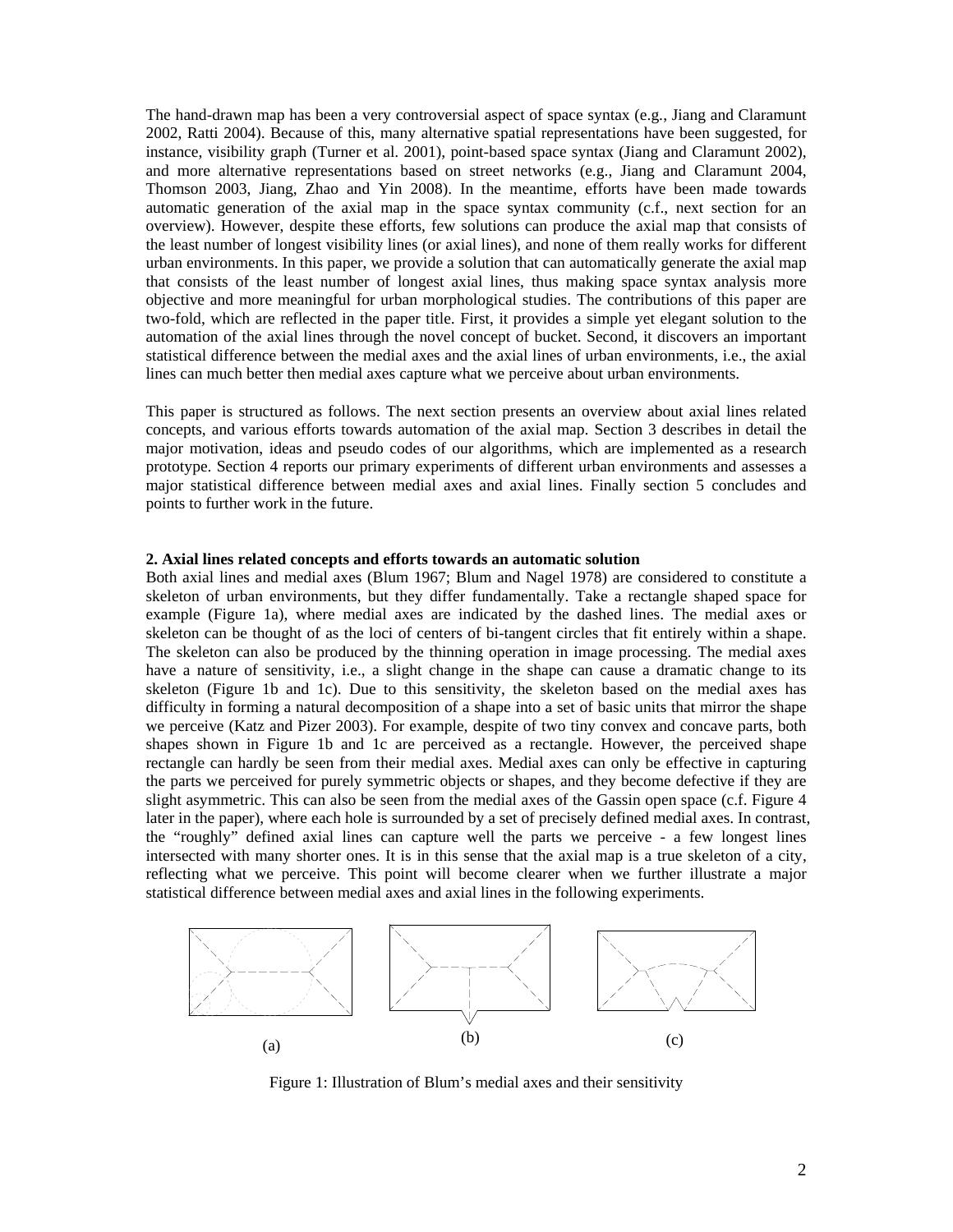The initial definition of axial map, given by Hillier and Hanson (1984), is based on a prior definition of the convex map of open space – a complex polygon with holes; Refer to Figure 2 for an illustration of various concepts used in the paper. The convex map is "the least set of fattest spaces that covers the system" (p. 92). The system here is what we refer to as open space. The procedure of generating the convex map seems based on some arbitrary rule, i.e., "simply find the largest convex space and draw it in, then the next largest, and so on until all the space is accounted for" (p. 98). As a reminder, the space here is what we refer to as open space. Given the definition of convex map, an axial map is defined as "the least set of such straight lines which passes through each convex space and makes all axial links" (p. 92). This definition is a bit vague, for instance, what does it mean by "passes through each convex space"? However, the procedure of generating the axial map is less vague, similar to the one for generating the convex map, i.e., "first finding the longest straight line that can be drawn …, then the second longest, and so on until all convex spaces are crossed and all axial lines that can be linked to other axial lines without repetition are so linked" (p 99). This procedure of generating axial map seems much clearer than in its definition. However, there is no unique partition of a 2D open space into convex polygons, as argued by many researchers, in particular those working in the famous art gallery problem (O'Rourke 1987). Therefore, there are difficulties to draw the least number of axial lines that cover the convex polygons, according to the existing definition. Another related linear representation of open space is called all-line map. It consists of all the lines generated from the process where every pair of the vertices of the holes are linked and extended without intersecting the holes of open space. Without reference to the convex map, the all-line map can be objectively generated, and it has been used in space syntax analysis (Hillier 1996). Attempts have been made towards an automatic derivation of the axial map from the all-line map with a considerable degree of redundancy of lines.



Figure 2: Illustration of various concepts based on the town of Gassin, (a) open space – the shaded part, closed spaces – the white parts, and outmost boundary – the black line, (b) original convex map, (c) original axial map and (d) all-line map produced from Depthmap,

Peponis et al. (1997, 1998) suggested an alternative space partition called s-partition, which can be automatically and uniquely generated. The spaces formed by s-partition are called s-partition spaces. Peponis and his colleagues took the s-partition spaces as a sort of convex spaces, and used them as a reference to derive an economic set of lines from the all-line map. Their procedure starts with picking up the first axial line with the most crossing points with the underlying s-partition spaces. It continues to the second axial line which crosses the second most number of s-partition spaces (not crossed by the first axial line), and so on, until no more s-partition space left. In essence, it is a greedy strategy, with a local optimum to achieve a global optimum. It sounds like an elegant algorithm, but the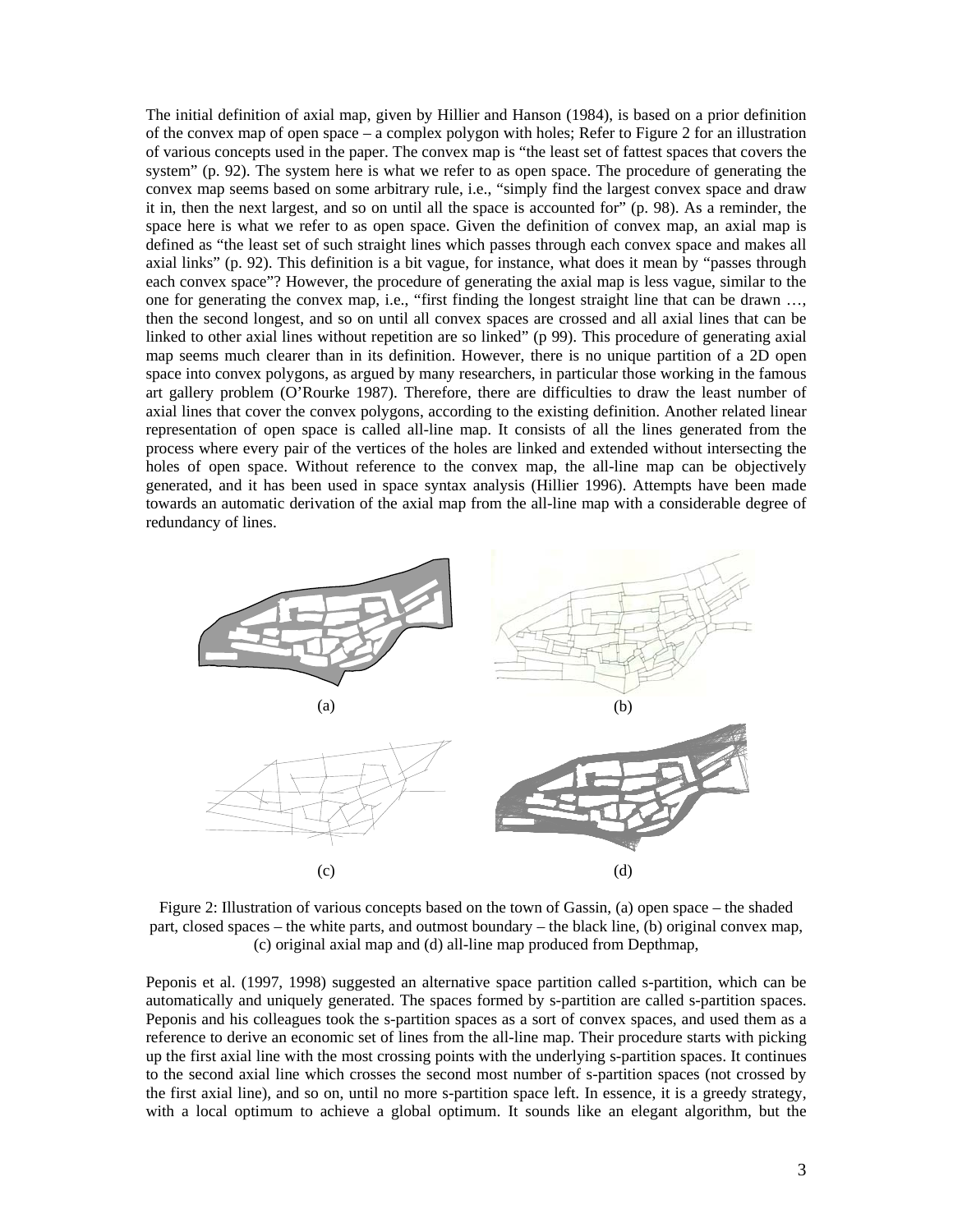procedure does not always lead to the axial map, even with some remedy to the procedure. This is the very reason that Peponis et al. avoided the use of axial lines and called them m-lines. Besides, this procedure has a problem of resolution, i.e., open space must be significantly simplified before the method can be applied.

Following up the pioneering work by Peponis et al, Turner et al. (2005) developed a procedure to remove the constraint of resolution and suggested another subset elimination technique for reducing the all-line map into the axial map. In the course of the subset elimination, Turner et al.'s algorithm considered two constraints: surveillance and topological rings. The surveillance refers to the fact that an entire open space is under surveillance of all the axial lines. If any part of open space is not under the surveillance, then new axial lines are needed. Every hole is supposed to be surrounded by a topological ring. In case the topological ring is incomplete, new axial lines are again needed to complete it. Despite the improvement, there are still some pathological cases that cannot be solved by the existing solution, as indicated by Turner and his colleagues. More importantly, the algorithm does not always produce the least number of longest axial lines for any urban environment, implying some redundant lines existed.

The previous efforts led by Peponis and Turner stick too dogmatically to the initial definition based on convex partition, yet reflect Hillier and Hanson's rules rather than what we perceive. Nevertheless, they provided the best solutions so far in terms of producing the axial map that consists of the least number of longest axial lines. Other efforts do not lead to or target to the axial map. For instance, inspired by the notion of isovists (Benedikt 1979), which is the part of open space that is directly visible from a location, Batty and his colleagues (Batty and Rana 2004; Carvalho and Batty 2005) believed that the dominant direction of an isovist (so called isovist ridge) can capture a linearly stretched part of open space, and experimented on alternative representations. Unfortunately, the alternative representations they explored are far from the axial map; they avoided this problem and suggested instead to reformulate space syntax because of the impossibility of automatically generating the axial map. Contrary to these efforts, we will illustrate that an automatic solution to the axial map is not only possible, but also algorithmically sound.

### **3. A solution for automating the axial lines based on the concepts of isovists and medial axes**

From the previous section, we can see that skeletonization (either the medial axes or the axial lines) is a process that discretizes a continuous open space into many individual lines. The medial axes are composed of numerous medial points of corresponding edges of holes, including also the outmost boundary. Obviously, the medial axes lines could be curved if the corresponding edges do not parallel each other. When it comes to axial lines, the discretization process is not as simple as that of the medial axes. We propose a two-stage solution to this problem (Figure 3). We first discretize open space into numerous rays that significantly overlap each other (i.e., the rays fully filled in open space), and then reduce the rays into an economic set representing the axial lines. Our innovation lies in a simple yet elegant reduction algorithm based on a novel concept of bucket that we developed.



Figure 3: A two-stage solution to generating axial lines

The numerous overlapped rays fully fill the continuous open space. Putting it differently, all parts of open space are crossed by the rays, and all the rays that can be linked to other rays **with** repetition are so linked. This statement sounds like that in the procedure of generating axial lines, "first finding the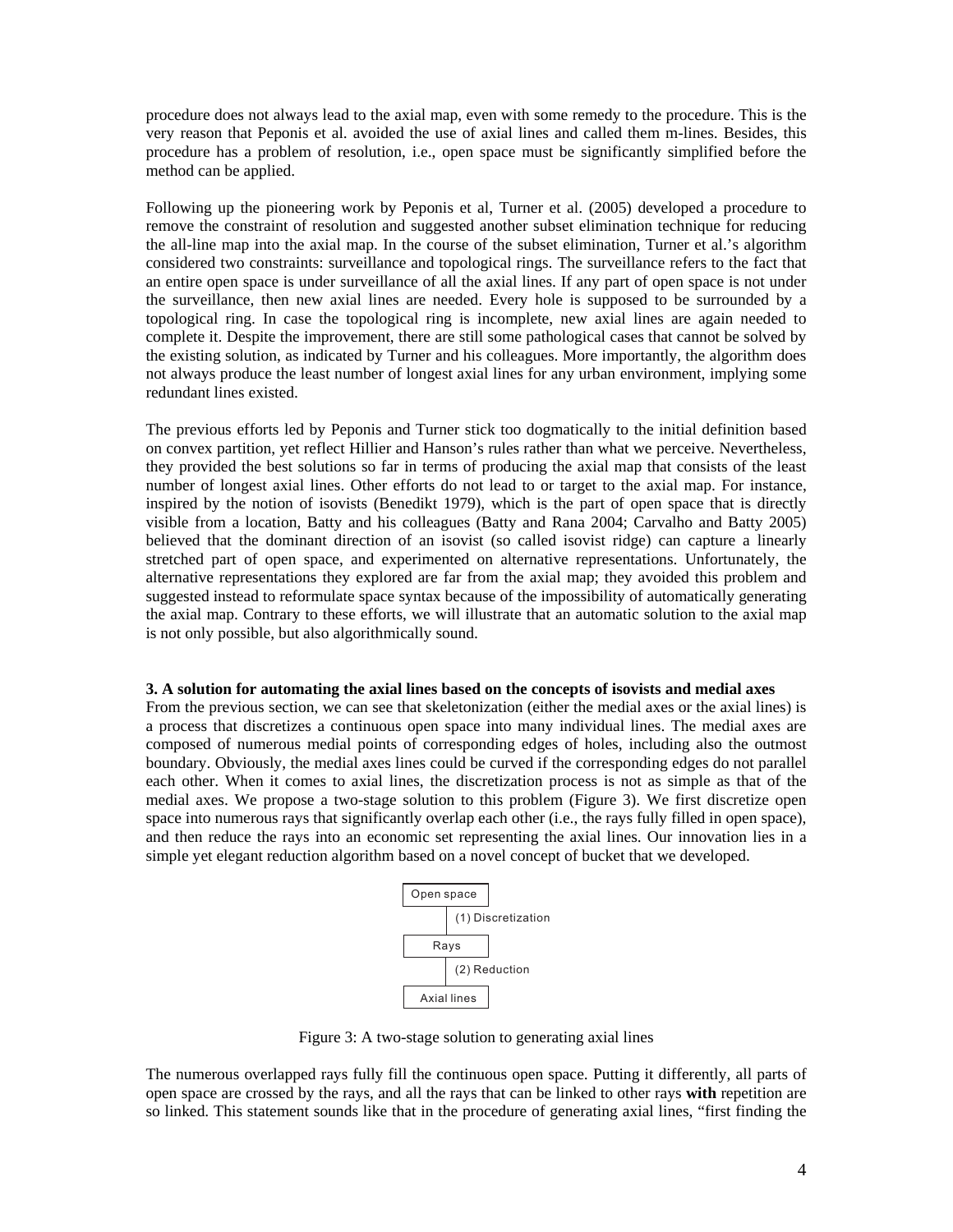longest straight line that can be drawn …, then the second longest, and so on until *all convex spaces are crossed and all axial lines that can be linked to other axial lines without repetition are so linked*" (p 99, emphasis by the authors). The only difference lies in the fact that the rays are repeated in the sense that some rays can be replaced by others, while the axial lines are without repetition, implying that every axial line is unique. In other words, the rays constitute a super set of the axial lines. Through elimination of repeated ones we can obtain an economic set of the axial lines - the least number of longest visibility lines of open space. Now let us describe in details how the two stages can be achieved.

It is a pretty straightforward process to generate a full set of rays that entirely cover open space. For each vertex of the medial axes, there is a ray, i.e., the dominant direction of the vertex's corresponding isovist, or simply called an isovist ridge (Carvalho and Batty 2005). The process of generating rays must be exhausted for all the vertices of the medial axes. We also tried to generate a full set of rays by linking every pair of the vertices of the medial axes, but eventually we abandoned this idea because of the intensiveness of the computation. The generated rays are significantly redundant or repeated. To eliminate the repeated rays, we introduce a new concept of bucket. Bucket is defined as a space that is approximated by an axial line, and it is represented as a polygon that surrounds an axial line or a ray (Algorithm I). To remind, every vertex of a medial axis has two associated points (in its corresponding shape edges) from which the vertex is created. This can be clearly seen from Figure 1, where the central points of the circles are the medial axes vertices created from two associated points in the rectangle edges that are tangent to the circles. For a complex polygon with holes, all medial axes vertices are created from the edges of holes or the outmost boundary. Thus every medial axes vertex has two associated points in the edges of holes or in the outmost boundary. This can be equally said that every point in the edges of holes or the outmost boundary has one associated medial axes vertex.

It is through such an association that we derive a bucket for each ray. For example, the ray shown in red in Figure 4c cuts across three Voronoi regions (which are formed by medial axes) of three closed spaces A, B and C. More specifically, the ray with two ending points e1 and e2 cuts the Voronoi regions at vertices x1 and x2. According to the association mentioned above, we can find 4 associated points for the ending points, i.e., e11 and e12 for e1, e21 and e22 for e2. In addition, the ray segment x1x2 corresponds to two medial axes segments x1y1 and x2y1 that intersect at point y1. The point y1 has two associated points y11 and y12. The two ending points and the associated points can be chained together to form the bucket of the ray. In more general, the points to be chained together are e1, e2, e11, e12, e21, e22, y11, y12,  $\ldots$  yn1, yn2, where n is the intersection points of the corresponding medial axes segments. According to our observation, there are three intersection points in maximum for the medial axes segments. The number of the intersection points could be 0, implying that there is just one medial axes segment corresponding to the ray segment.

The bucket will help us to remove those redundant or repeated rays. The process can be described as follows. The first axial line is obtained by sorting all the rays, and selecting the longest. All other rays within the bucket of the axial line will be removed from the ray set, for they are not long enough, violating what we said the longest visibility lines. This process goes on for the remaining ray set for the second and third longest axial lines and so on, until there is no ray left in the ray set. In the end, we generate a set of axial lines, containing all the longest lines. This is a loop procedure using a global search strategy. The procedure can also be conducted in a recursive fashion and using a local search strategy. The procedure starts with the first longest axial line from the ray set. The second axial line is picked up from those rays directly connected to the first axial line, rather than from all the remaining rays, making it a local search strategy. The second axial line is not necessary to be the second longest at the global scale. This is the major difference between local search and global search: see more details in Algorithm II. Up to this point we have generated an economic set of the axial lines that are connected and cover all parts of open space. It is important to note that the reduction procedure does not change the nature of all the rays, except the removal of redundant or repeated rays.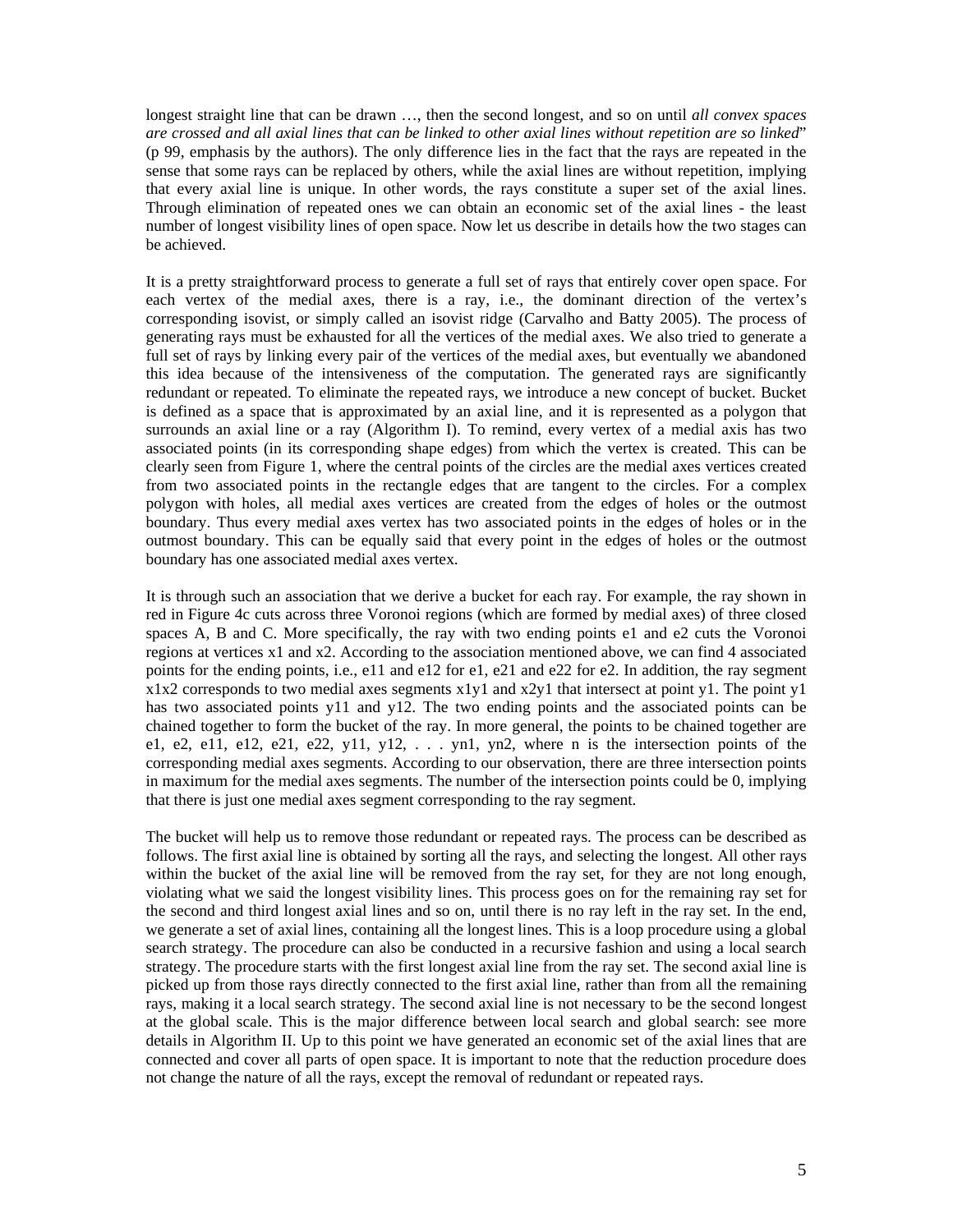With Algorithm II, we generate all the rays from the medial axes vertices for open space and then reduce them into an economic set representing the axial lines. Algorithmically, we could do this in a recursive fashion from the very beginning. We start with an arbitrarily drawn line in open space, and discretize the line into a series of points. From the points, we generate isovist ridges, and remove those repeated ones using the bucket reduction algorithm. For those selected lines, we recursively repeat the above process; see details in Algorithm III. After the recursive process for all locally generated rays, we may need another round of reduction to clean a few lines that are still considered to be redundant, to achieve the least number. This algorithm sounds very simple, but there is a resolution issue involved in the process. We adopt a resolution that is determined by one third of the smallest distance between two closed holes or between any hole and the outmost boundary. The resolution is proved to be sufficient for generating the axial map.



Figure 4: Illustration of the solution from (a) medial axes, (b) all the rays generated individual vertices of the medial axes, (c) bucket of a ray, and (d) generated axial map

(Note: for panel c: thick line = ray, dashed lines = medial axes, gray lines = edges of closed spaces,  $arrows = association$ , the boundary of shaded area  $=$  bucket generated for the ray)

### **Algorithm I: Procedure for extracting a bucket of a ray or an axial line**

-------------------------------------------------------------------------- Input: A ray r and a complex polygon with holes Output: The bucket of the ray r

#### **Function BucketFormation (ray r)**

```
 Generate Voronoi regions or medial axes of the complex polygon; 
Intersect current ray with the Voronoi regions to obtain partitioned ray segments with 
     intersection points x1, x2, … xm; 
For the ending points e1 and e2, find the associated points: e11, e12 for e1, and e21, 
   e22 for e2; 
 For every partitioned ray segment, find the associated medial axes segments, their 
   intersection points y1, y2,... yn (n<=3), and the associated points: y11, y12 for y1,
   y21, y22 for y2, and y31, y32 for y3; 
 The two ending points and the associated points are chained together to form a closed 
   polygon called bucket of the ray.
```
**Algorithm II: Loop and recursive procedures of generating axial lines globally** 

-------------------------------------------------------------------------- Input: Open space S Variables: Ray set R Output: Axial line set A

// Generate ray set R for the entire open space from the vertices of medial axes (MA)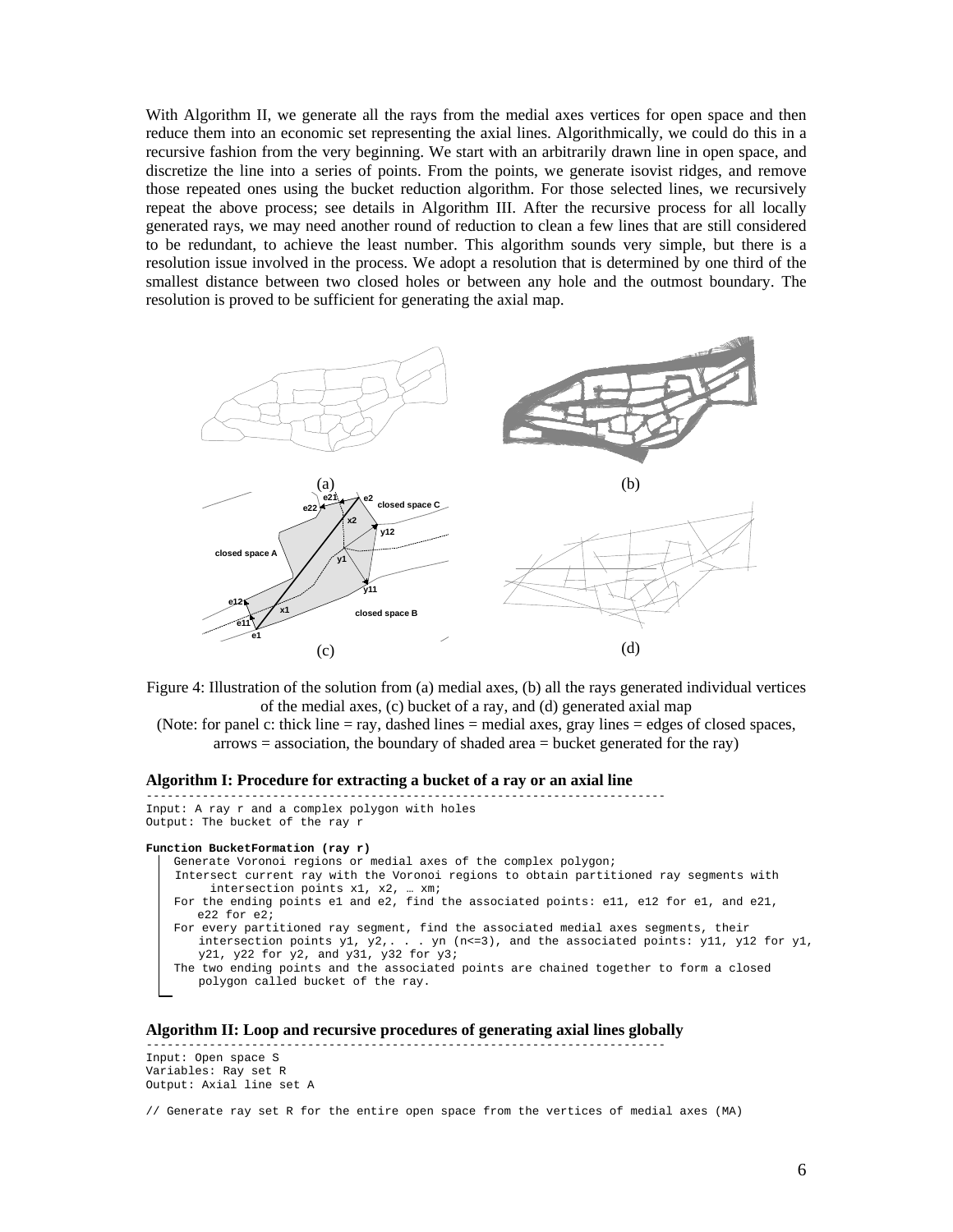```
Function Globally_Generate_Ray_Set ()
     Generate medial axes for each closed space; 
     For each medial axis
       For each vertex of the medial axis 
Generate isovist ray set I at every one degree direction (0 \sim 360^\circ);
            Select the longest ray (l_ray)with the best connectivity as ridge from isovist 
              ray set I; 
             Add ray to ray set R; 
// Loop version of reduction process 
Loop Function Global Search ()
    Select the longest ray from the ray set R as current axial line in the axial line set A; 
    While (the ray set R is NOT empty?)
       Construct the bucket of current axial line; 
       If (any ray in the bucket?) Then 
          Delete this ray from the ray set R;
       Select the longest ray from the remaining ray set R 
           as another axial line in axial line set A;
// Recursive version of reduction process 
Select the longest ray from the ray set R as current axial line in the axial line set A_i;
Recursive Function Local_Search (current axial line) 
     BucketFormation(current axial line); 
    If (any ray in the bucket?) Then
      - Delete this ray from the ray set R;
    Select a subset of rays intersecting the current axial line;
    If (the subset is NOT empty?) Then 
        Select the longest ray in the subset as an axial line in 
            the line set A; 
        Local_search (an axial line); 
Algorithm III: Recursive procedure of generating axial lines locally ---------------------------------------------------------------------------------------------- 
Input: Open space S 
Variables: Ray set R 
Output: Axial line set A 
// Generate ray set R from individual points of a ray
```

```
Arbitrarily draw a line within open space S, and extend it as a current ray; 
Recursive Function Locally_Generate_Ray_Set (current ray) 
    Generate isovist ridges list along the current ray; 
    Current ray = the longest ridge 
    BucketFormation (current ray); 
    For each ray in isovist ridges list 
         If (the ray in accumulative bucket) Then
         L Delete this ray from ridges list;
     If (the remaining ridges list is NOT empty?) Then
         Add remaining ray in ridges list to ray set R; 
          For each ray in remaining ridges list 
           Locally_Generate_Ray_Set (ray);
```
The above algorithms can be justified by the fact that each axial line is a small scale space that is represented by a bucket, and all those rays within the bucket are considered to be redundant and shall therefore be removed. The key of the algorithms lies in the partitioning of a large scale open space into many small scale spaces, each of which is represented by a bucket. The bucket is not necessarily convex, so it is not a small scale space per se. However, the bucket can roughly be considered to be a small scale space, since it is visible entirely from an axial line point of view. The set of buckets constitutes the least number of spaces that cover all parts of open space. Above algorithms have been put together as a research prototype namely AxialGen (Jiang and Liu 2009), which has been released for academic uses.

## **4. Experiments with a set of urban environments**

We made a series of experiments with a set of test cases in order (1) to demonstrate how able the axial lines are in capturing units or parts we perceive about urban environments, and (2) to assess the validity of the axial lines and computational complexity. Some of the test cases are taken from the space syntax literature, while others are some typical street patterns (Jacobs 1995). As we can see from Figure 5, all axial maps generated, including a few pathological cases identified previously in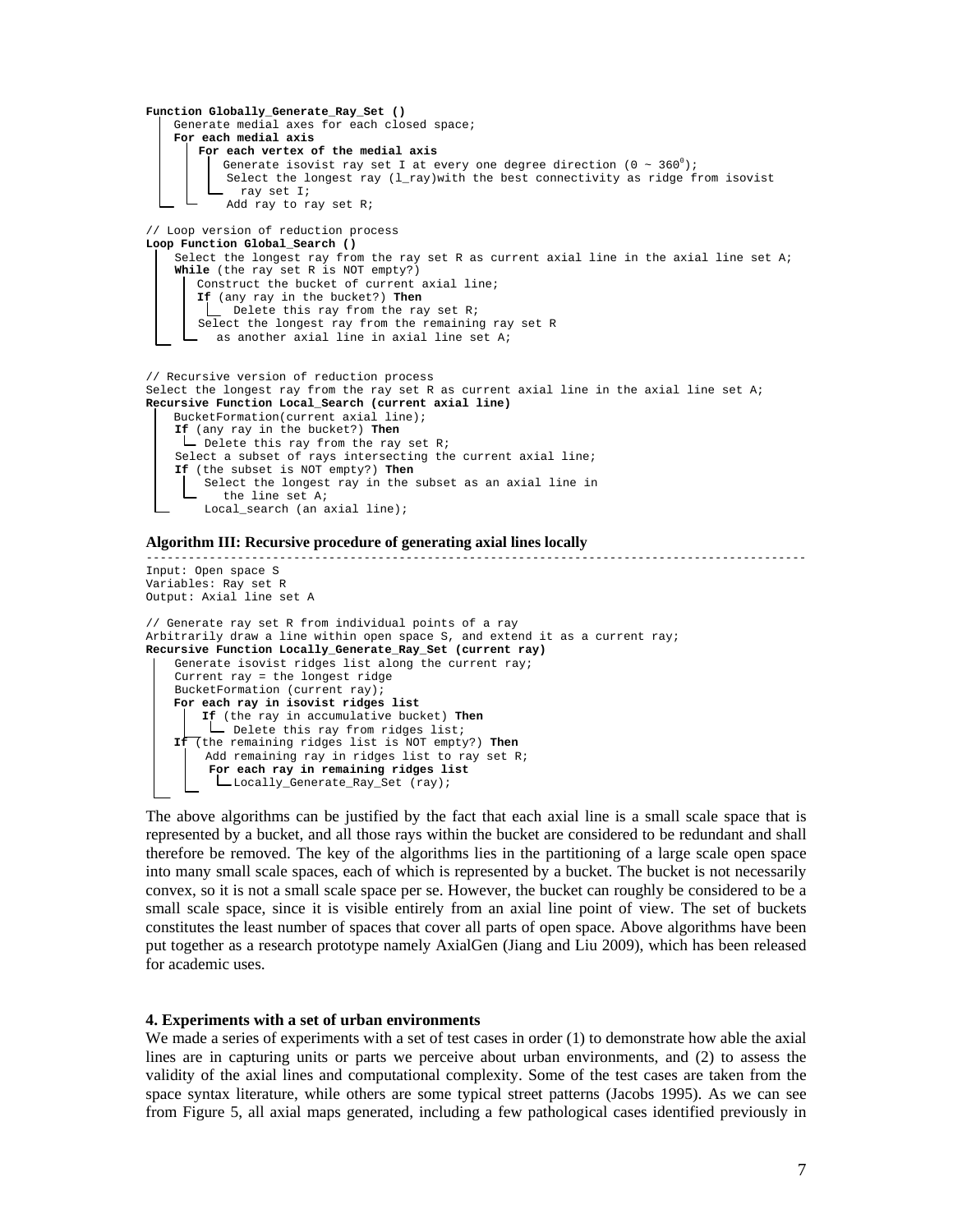the literature, consist of the least number of the longest visibility lines. The computation of an axial map involves the derivation of the medial axes, the rays that cover the entire open space, and the reduction of the rays into an economic set being the axial lines. With the current implementation, the medial axes are created using the operation of distance transformation or distance map, which can be efficiently done with most geographic information systems software. We adopt binary space partitioning that can greatly speed up the process of generating the rays (Sung and Shirley 1994). In terms of computational complexity, the most time consuming part is attributed to the reduction process, where ray-in-polygon operation consumes too much computational resource. The computation is still deemed very intensive (Table 1), but the axial lines generated are nearly perfect. All the axial lines shown in both figure 5 and figure 6 are automatically generated using the local search option of Algorithm II. It should be noted that with the global search option of Algorithm II or Algorithm III, it leads to a similar perfect result, given that the parameters are appropriately set.



Figure 5: (Color online) The first group of experiments of urban environments taken from the space syntax literature: (a) T-shape, (b) Three-block case, (c) Four-block case, (d) Eight-block case, (e) Barnsbury, and (f) National Gallery London (rotated by 90 degrees)

We can also note from the experiments that the axial lines, rather than the medial axes, are able to capture the individual parts we perceive about an urban environment towards an understanding of underlying urban structure, i.e., a very few long axial lines interconnected to many shorter ones. Usually, the number of the axial lines is far less than that of the medial axes (Table 1). Importantly the axial lines demonstrate a hierarchy, which is a key feature of complex systems (Simon 1962), and that of urban systems as well (Salingaros 2005, Jiang 2008). This hierarchical structure is clearly absent in the skeleton representation by the medial axes. Taking the case of Paris as an example, its medial axes all have a similar length, exhibiting a Gaussian like distribution, whereas its axial lines bear a power law like or heavy tail distribution (Figure 7). The axial map captures the parts we can conceive or what we truly perceive, being the image of the city (Lynch 1965). With the axial map, a few longest lines, which are visually dominating, constitute the landmarks that can be distinguished from all other axial lines. This image of the city can further be seen from the axial maps visualized (Figure 8)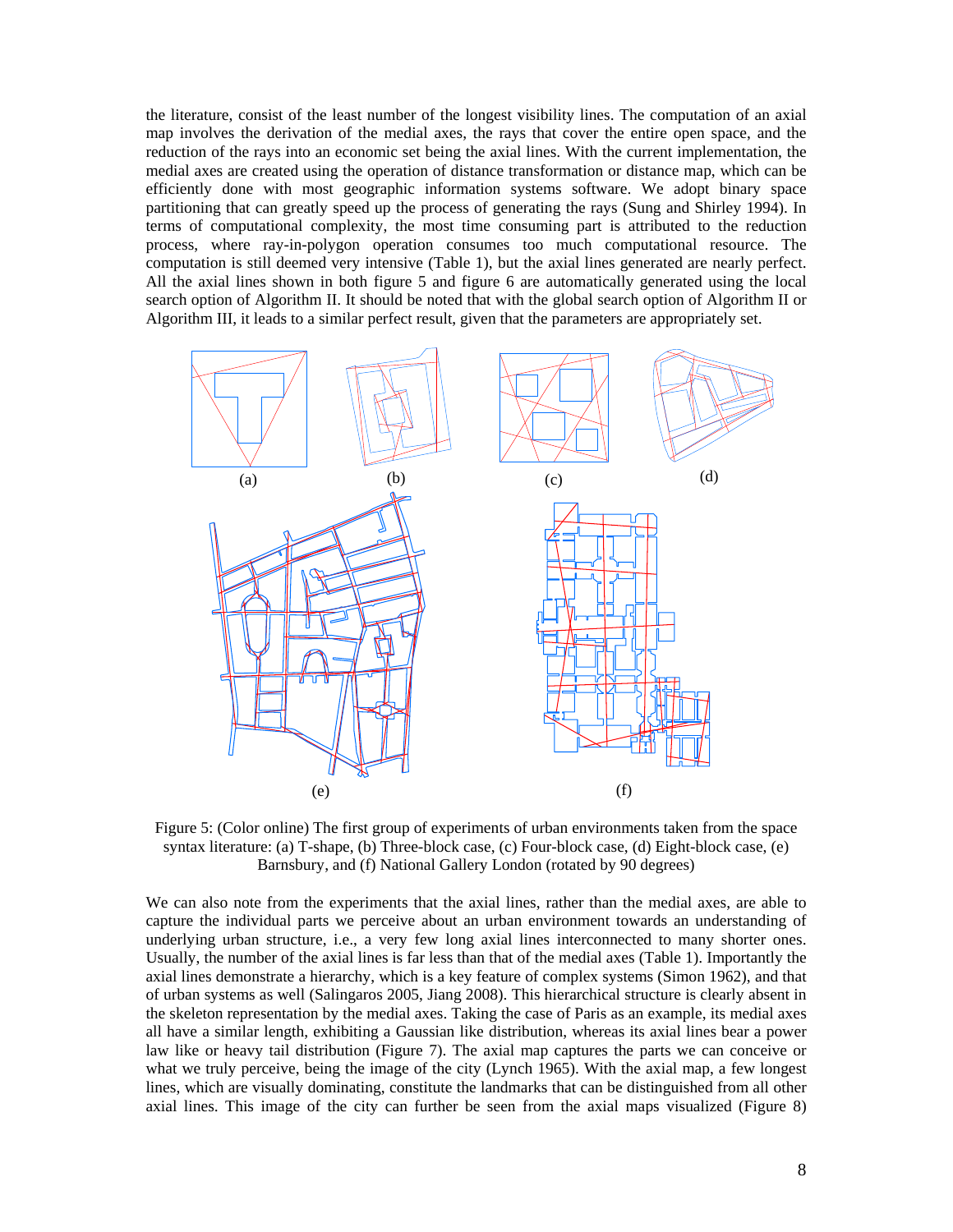according to local integration, one of the key space syntax metrics (e.g., Jiang 2006, Jiang 2007), with red representing the most integrated lines, and blue the most segregated ones. The reader can assess visually how the kind of hierarchical structure appears within the different urban environments.



Figure 6: (Color online) The second group of experiments using the typical street patterns



Figure 7: (Color online) A major statistical difference between the medial axes and the axial lines: (a) Non-hierarchical structure with the medial axes whose length exhibits a Gaussian like distribution, and (b) Hierarchical structure with the axial lines whose length demonstrate a power law like or heavy tail distribution.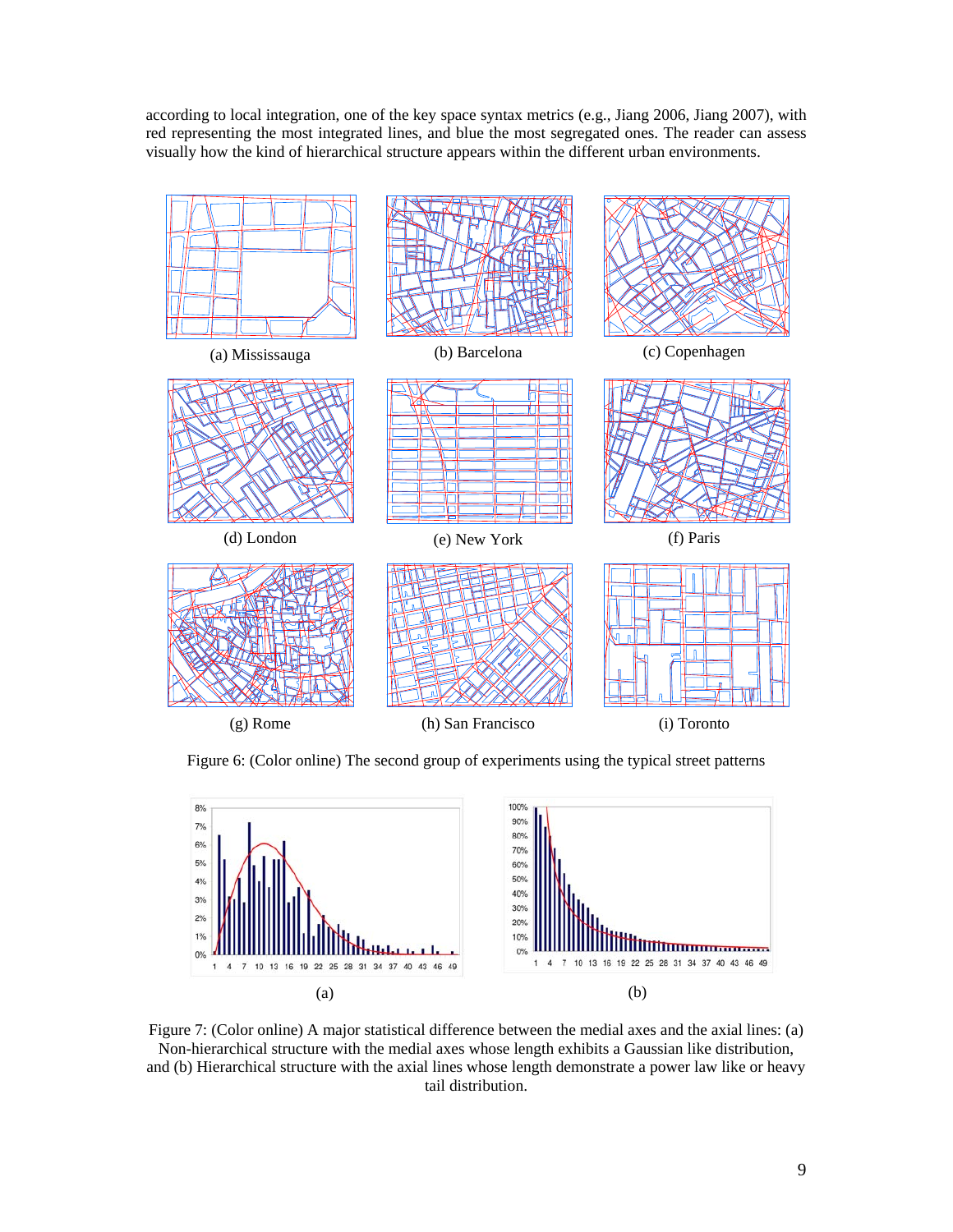Table 1: Time cost for generating the axial lines and the number of the axial lines and that of the medial axes

(The computation was done on a desktop computer: RAM: 4 GB, CPU: 2.4GB, 4 cores, Hard disk: 250GB, OS: Windows XP)

| Patterns         | Time cost<br>(seconds) | Medial axes | Axial lines |
|------------------|------------------------|-------------|-------------|
| Barnsbury        | 320                    | 103         | 55          |
| Gassin           | 90                     | 72          | 39          |
| Mississauga      | 77                     | 81          | 23          |
| <b>Barcelona</b> | 1611                   | 689         | 217         |
| Copenhagen       | 509                    | 381         | 115         |
| London           | 967                    | 437         | 134         |
| New York         | 2476                   | 262         | 22          |
| Paris            | 1594                   | 597         | 160         |
| Rome             | 1440                   | 797         | 254         |
| San Francisco    | 658                    | 396         | 67          |
| Toronto          | 227                    | 175         | 46          |



Figure 8: (Color online) Axial maps visualized according to local integration for showing underlying hierarchical structure of the street patterns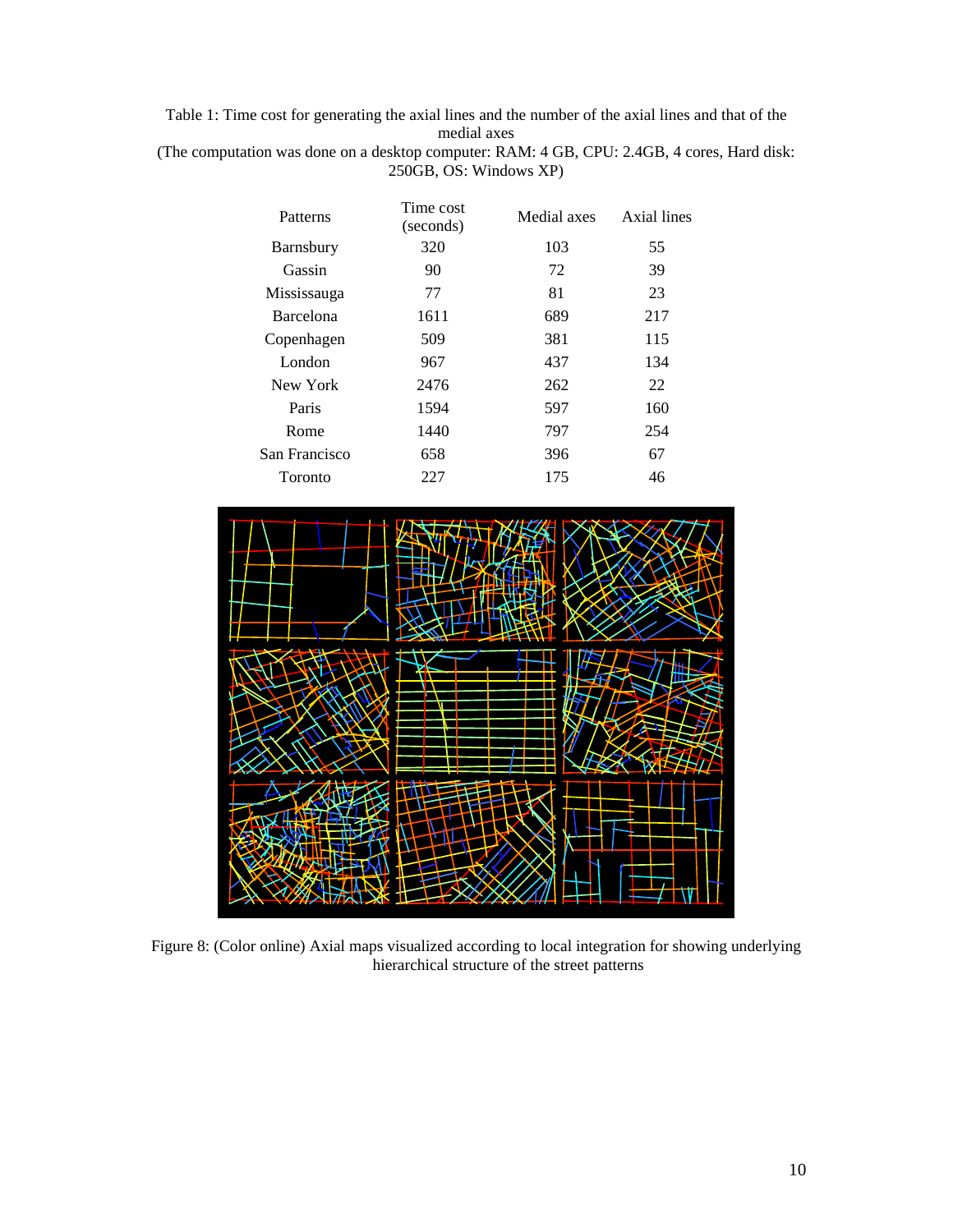

Figure 9: (Color online) A missing axial line (black) with National Gallery London (rotated by 90 degrees)

Despite the advantages we have shown, our algorithms are not without its problems. The bucket algorithm works only for linearly stretched parts that are formed by two closed spaces. The reader may have noticed already that there are a few axial lines missing from the experimented cases. The missing lines occurred in places where one closed space has a concave part, forming a linearly stretched space penetrating deep into the closed space. Figure 9 shows such a missing axial line in the case of National Gallery London. This problem happens in particular when two concave parts, respectively from two closed spaces, form a linearly stretched space penetrating in two opposite directions deep into the two closed spaces. Strictly speaking, the linearly stretched part is indeed between two closed spaces, but it is actually created by each closed space. This is indeed a constraint of the current bucket algorithm. A tentative solution is to detect those concave parts, and add possible missing lines. However, this remedy procedure may have some side effects, for instance, slowing down computational process.

### **5. Conclusion**

The least set of longest visibility lines or the axial lines that cover entire open space of an urban environment constitutes the backbone of the environment and forms what we perceive about open space. We have argued and demonstrated throughout the paper that the axial lines are superior to the medial axes in skeleton extraction. We developed a set of algorithms that can automatically generate the axial lines. We abandoned the initial idea of deriving the axial lines based on the convex partitions, and adopted instead the idea that an axial line is simply a small scale space that can be represented by a bucket. The concept of bucket is probably the most novel contribution of this paper.

As tested with various urban environments, the generated axial lines can uniquely represent their individual small scale spaces. Our algorithms can deal with all the pathological cases identified and discussed previously, thus being more robust than existing ones. However, further research is still needed in the future. How to speed up the automating process remains a critical issue, in particular when generating the axial lines for an urban system involving thousands of buildings or street blocks.

### **Acknowledgement**

Part of the research was carried out while the authors worked with the Hong Kong Polytechnic University. Thanks to Alasdair Turner for kindly sharing the datasets of Gassin, Barnsbury and National Gallery London, and to the referees for their constructive comments. We also thank Junjun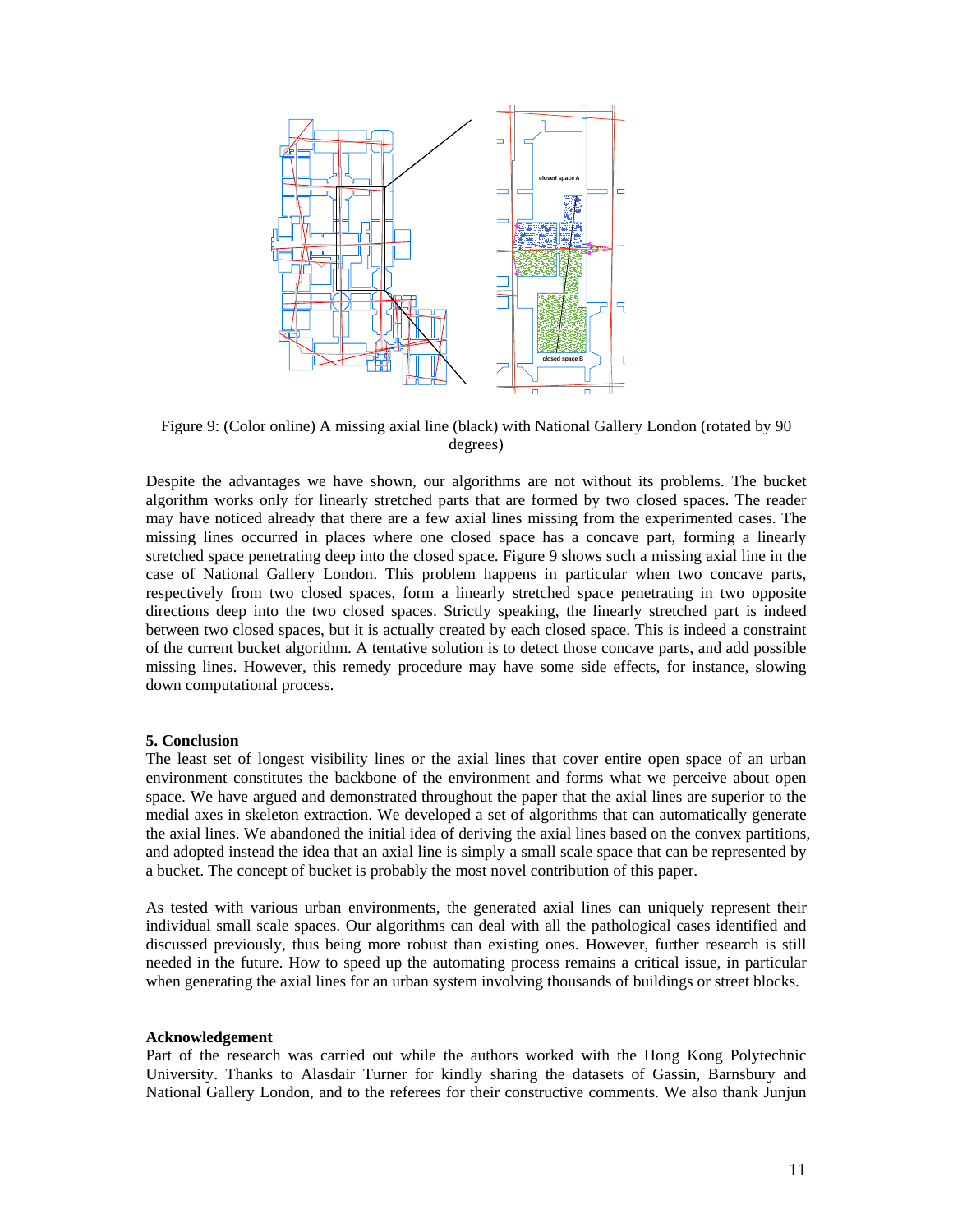Yin for his assistance in digitizing the maps of the street patterns, and Petra Norlund for polishing up our English.

# **References:**

- Batty M. and Rana S. (2004), The automatic definition and generation of axial lines and axial maps, *Environment and Planning B: Planning and Design*, 31, 615 – 640.
- Benedikt M. L. (1979), To take hold of space: isovists and isovist fields, *Environment and Planning B: Planning and Design*, 6, 47 – 65.
- Blum H. (1967), A transformation for extracting new descriptors of form, In: Whaten-Dunn W. (ed.), *Models for the Perception of Speech and Visual Form*, MIT Press: Cambridge, MA, 362 – 380.
- Blum H. and Nagel R. N. (1978), Shape description using weighted symmetric axis features, *Pattern Recognition*, 10, 167 – 180.
- Carvalho R. and Batty M. (2005), Encoding geometric information in road networks extracted from binary images, *Environment and Planning B: Planning and Design*, 32, 179 – 190.
- Hillier B. and Hanson J. (1984), *The Social Logic of Space*, Cambridge University Press: Cambridge.
- Hillier, B. (1996), *Space Is the Machine: a configurational theory of architecture*, Cambridge University Press: Cambridge.
- Jacobs A. B. (1995), *Great Streets*, MIT Press: Cambridge, MA.
- Jiang B. and Claramunt C. (2002), Integration of space syntax into GIS: new perspectives for urban morphology, *Transactions in GIS*, 6(3), 295-309.
- Jiang B. and Claramunt C. (2004), Topological analysis of urban street networks, *Environment and Planning B: Planning and Design*, 31, 151- 162.
- Jiang B. (2006), Ranking spaces for predicting human movement in an urban environment, *International Journal of Geographical Information Science*, x, xx-xx, Preprint, arxiv.org/abs/physics/0612011.
- Jiang B. (2007), A topological pattern of urban street networks: universality and peculiarity, *Physica A: Statistical Mechanics and its Applications*, 384, 647 – 655.
- Jiang B. (2008), Street hierarchies: a minority of streets account for a majority of traffic flow, *International Journal of Geographical Information Science*, x, xx-xx, Preprint, arxiv.org/abs/0802.1284.
- Jiang B., Zhao S. and Yin J. (2008), Self-organized natural streets for predicting traffic flow: a sensitivity study, *Journal of Statistical Mechanics: Theory and Experiment*, P07008, arXiv ePrint: 0804.1630.
- Jiang B. and Liu X. (2009), AxialGen: a research prototype for automatically generating the axial map, Preprint, arxiv.org/abs/0902.0465.
- Katz R. A. and Pizer S. M. (2003), Untangling the Blum medial axis transform, *International Journal of Computer Vision*, 55, 139 – 153.
- Lynch K. (1960), *The Image of the City*, The MIT Press: Cambridge, Massachusetts.
- O'Rourke J. (1987), *Art Gallery Theorems and Algorithms*, Oxford University Press: New York.
- Peponis J., Wineman J., Rashid M., Kim S. H., and Bafna S. (1997), On the description of shape and spatial configuration inside buildings: convex partitions and their local properties, *Environment and Planning B: Planning and Design,* 24, 761 – 781.
- Peponis J., Wineman J., Bafna S., Rashid M., and Kim S. H. (1998), On the generation of linear representations of spatial configuration, *Environment and Planning B: Planning and Design*, 25, 559 – 576.
- Ratti C. (2004), Space syntax: some inconsistencies, *Environment and Planning B: Planning and Design*, 31, 487 – 499.
- Salingaros N. A. (2005), *Principles of Urban Structure*, Techne: Delft.
- Simon H. A. (1962), The architecture of complexity, *Proceedings of the American Philosophical Society*, 106(6), 467-482.
- Sung K. and Shirley P. (1994), Ray tracing with the BSP tree, in: Kirk D. (ed. 1994), *Graphics Gems III*, Morgan Kaufmann: San Francisco.